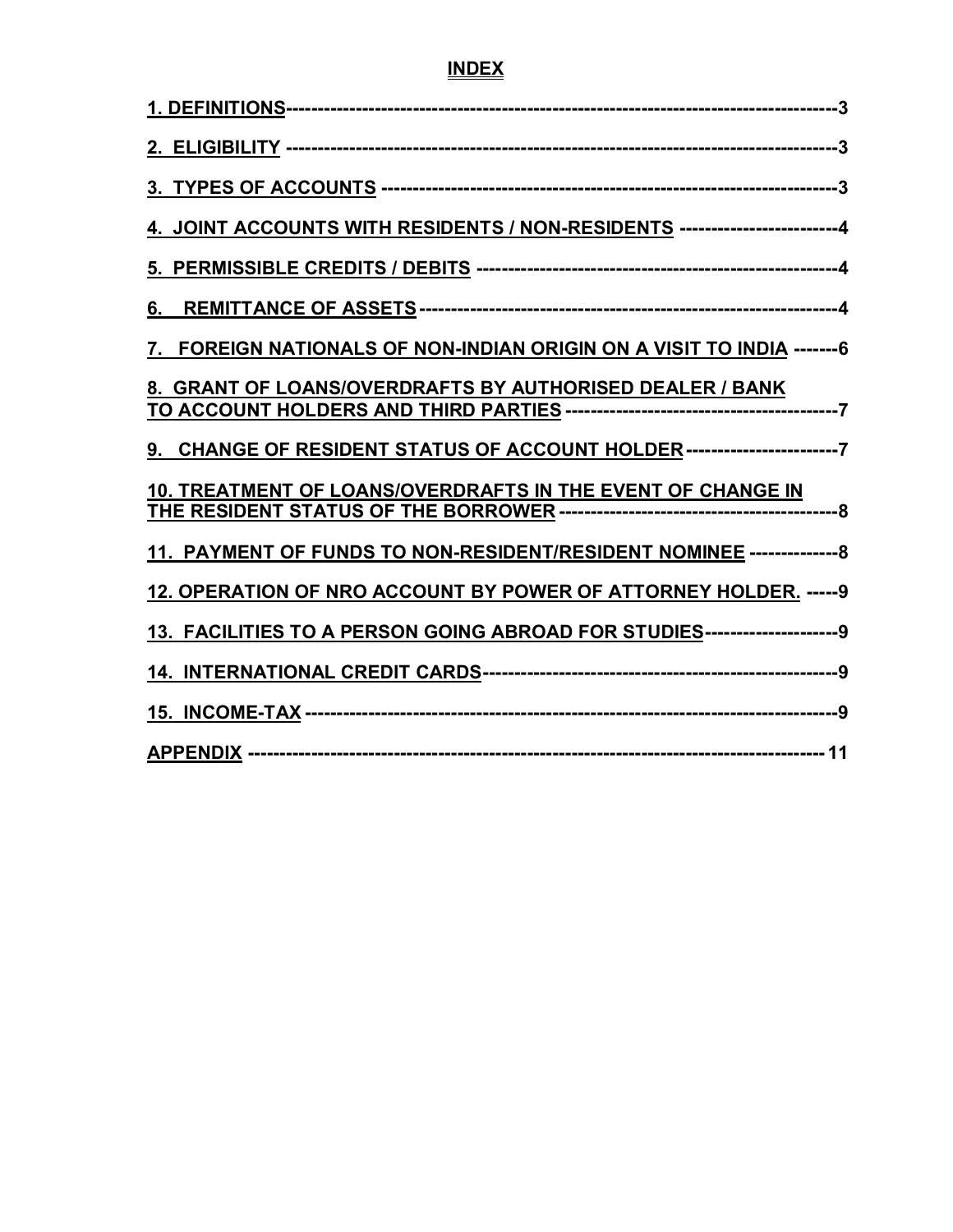| Master Circular on Non-Resident Ordinary Rupee (NRO) Account Scheme |                                                            |  |
|---------------------------------------------------------------------|------------------------------------------------------------|--|
| 1. Definitions                                                      | Non-Resident Indian (NRI): NRI for this purpose is         |  |
|                                                                     | defined in Regulation 2 of FEMA Notification No.5          |  |
|                                                                     | dated May 3, 2000. In terms of this Notification, an       |  |
|                                                                     | NRI is a person resident outside India who is a citizen    |  |
|                                                                     | of India or is a person of Indian origin.                  |  |
|                                                                     | Person of Indian Origin (PIO): PIO for this purpose is     |  |
|                                                                     | defined in Regulation 2 of FEMA ibid as a citizen of       |  |
|                                                                     | any country other than Bangladesh or Pakistan, if (a)      |  |
|                                                                     | he at any time held Indian passport; or (b) he or either   |  |
|                                                                     | of his parents or any of his grand-parents was a           |  |
|                                                                     | citizen of India by virtue of the Constitution of India or |  |
|                                                                     | the Citizenship Act, 1955 (57 of 1955); or (c) the         |  |
|                                                                     | person is a spouse of an Indian citizen or a person        |  |
|                                                                     | referred to in sub-clause (a) or (b).                      |  |
| 2. Eligibility                                                      | Any person resident outside India (as per<br>(a)           |  |
|                                                                     | Regulation 2 of FEMA), may open NRO                        |  |
|                                                                     | account with an authorised dealer or an                    |  |
|                                                                     | authorised bank for the purpose of putting                 |  |
|                                                                     | through bonafide transactions denominated in               |  |
|                                                                     | Rupees, not involving any violation of the                 |  |
|                                                                     | provisions of FEMA, rules, Regulations made                |  |
|                                                                     | thereunder.                                                |  |
|                                                                     | Opening of accounts by individuals/entities of<br>(b)      |  |
|                                                                     | Bangladesh / Pakistan nationality / ownership              |  |
|                                                                     | requires prior approval of Reserve Bank.                   |  |
| 3. Types of Accounts                                                | NRO accounts may be opened / maintained in the             |  |
|                                                                     | form of current, savings, recurring or fixed deposit       |  |
|                                                                     | accounts. Rate of interest applicable to these             |  |
|                                                                     | accounts and guidelines for opening, operating and         |  |
|                                                                     | maintenance of such accounts shall be in accordance        |  |
|                                                                     | with directives/instructions issued by Reserve Bank        |  |
|                                                                     | from time to time.                                         |  |

Г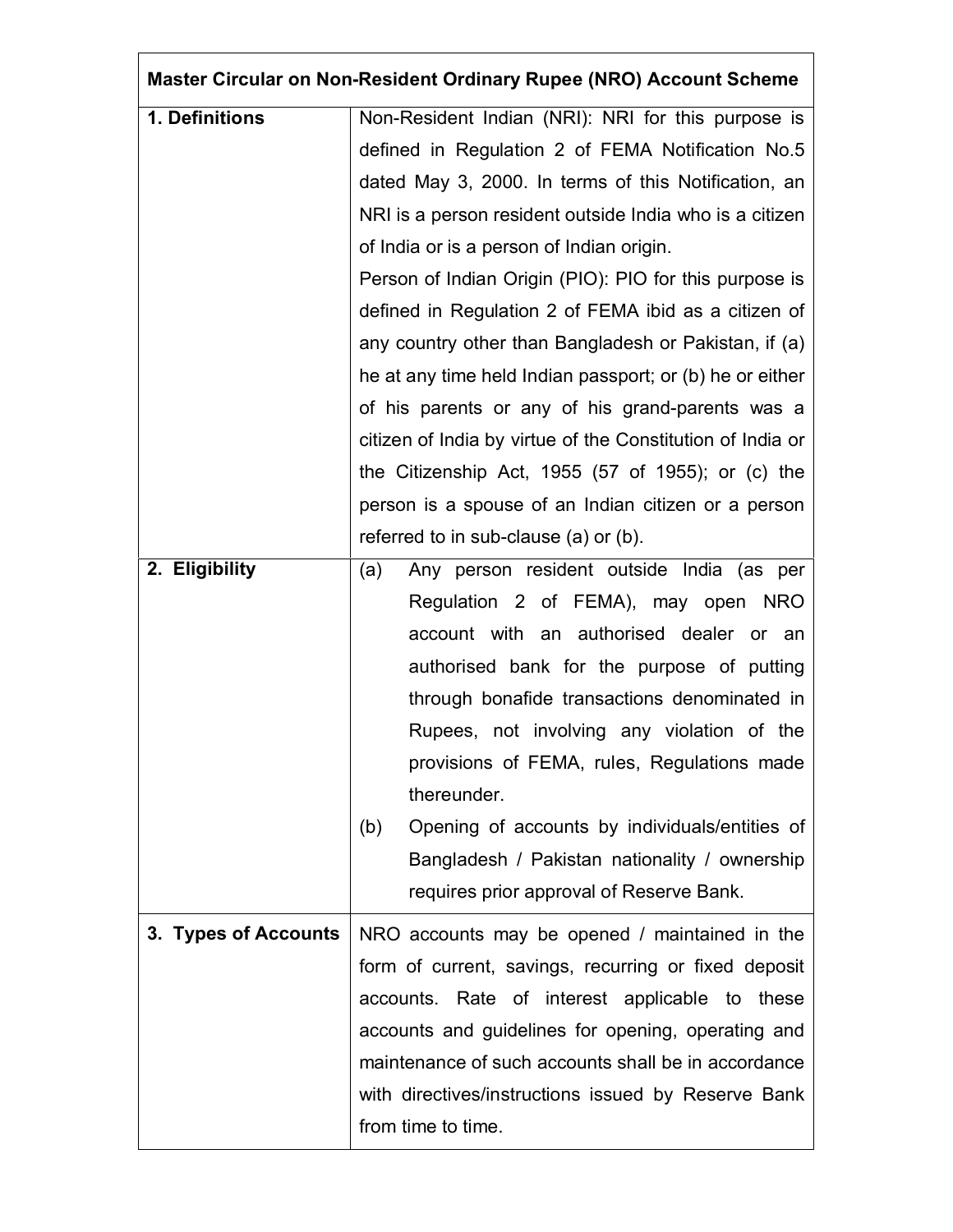| <b>Joint Accounts</b><br>4.               | The accounts may be held jointly with residents and /                                                                                                                                                                                                                                                                                                                                                       |  |
|-------------------------------------------|-------------------------------------------------------------------------------------------------------------------------------------------------------------------------------------------------------------------------------------------------------------------------------------------------------------------------------------------------------------------------------------------------------------|--|
| with Residents / Non-<br><b>Residents</b> | or with non-residents.                                                                                                                                                                                                                                                                                                                                                                                      |  |
| 5. Permissible                            |                                                                                                                                                                                                                                                                                                                                                                                                             |  |
| <b>Credits / Debits</b>                   |                                                                                                                                                                                                                                                                                                                                                                                                             |  |
| A. Credits                                | (i) Proceeds of remittances from outside India<br>through normal banking channels received in<br>foreign currency which is freely convertible.<br>(ii) Any foreign currency which is freely convertible<br>tendered by the account holder during his<br>temporary visit to India. Foreign<br>currency<br>exceeding USD 5000/- or its equivalent in form of<br>should<br>be<br>supported by Currency<br>cash |  |
|                                           | Declaration Form. Rupee funds should be<br>supported by Encashment Certificate, if they                                                                                                                                                                                                                                                                                                                     |  |
|                                           | represent funds brought from outside India.                                                                                                                                                                                                                                                                                                                                                                 |  |
|                                           | (iii) Transfers from rupee accounts of non-resident                                                                                                                                                                                                                                                                                                                                                         |  |
|                                           | banks.                                                                                                                                                                                                                                                                                                                                                                                                      |  |
|                                           | (iv) Legitimate dues in India of the account holder.                                                                                                                                                                                                                                                                                                                                                        |  |
|                                           | This includes current income like rent, dividend,                                                                                                                                                                                                                                                                                                                                                           |  |
|                                           | pension, interest, etc. as also sale proceeds of                                                                                                                                                                                                                                                                                                                                                            |  |
|                                           | assets including immovable property acquired out                                                                                                                                                                                                                                                                                                                                                            |  |
|                                           | of rupee/foreign currency funds or by way of                                                                                                                                                                                                                                                                                                                                                                |  |
|                                           | legacy/inheritance.                                                                                                                                                                                                                                                                                                                                                                                         |  |
| <b>B.</b> Debits                          | All local payments in rupees including payments<br>(i)                                                                                                                                                                                                                                                                                                                                                      |  |
|                                           | for investments in India subject to compliance                                                                                                                                                                                                                                                                                                                                                              |  |
|                                           | with the relevant regulations made<br>by the                                                                                                                                                                                                                                                                                                                                                                |  |
|                                           | Reserve Bank.                                                                                                                                                                                                                                                                                                                                                                                               |  |
|                                           | (ii) Remittance outside India of current income like                                                                                                                                                                                                                                                                                                                                                        |  |
|                                           | rent, dividend, pension, interest, etc. in India of                                                                                                                                                                                                                                                                                                                                                         |  |
|                                           | the account holder.                                                                                                                                                                                                                                                                                                                                                                                         |  |
|                                           | (iii) Remittance up to USD One million, per financial                                                                                                                                                                                                                                                                                                                                                       |  |
|                                           | year (April-March), for all bonafide purposes, to                                                                                                                                                                                                                                                                                                                                                           |  |
|                                           | the satisfaction of the authorised dealer bank.                                                                                                                                                                                                                                                                                                                                                             |  |
| <b>Remittance of</b><br>6.<br>assets      |                                                                                                                                                                                                                                                                                                                                                                                                             |  |
| 6.1 Remittance of                         | A citizen of foreign state, not being a citizen of Nepal                                                                                                                                                                                                                                                                                                                                                    |  |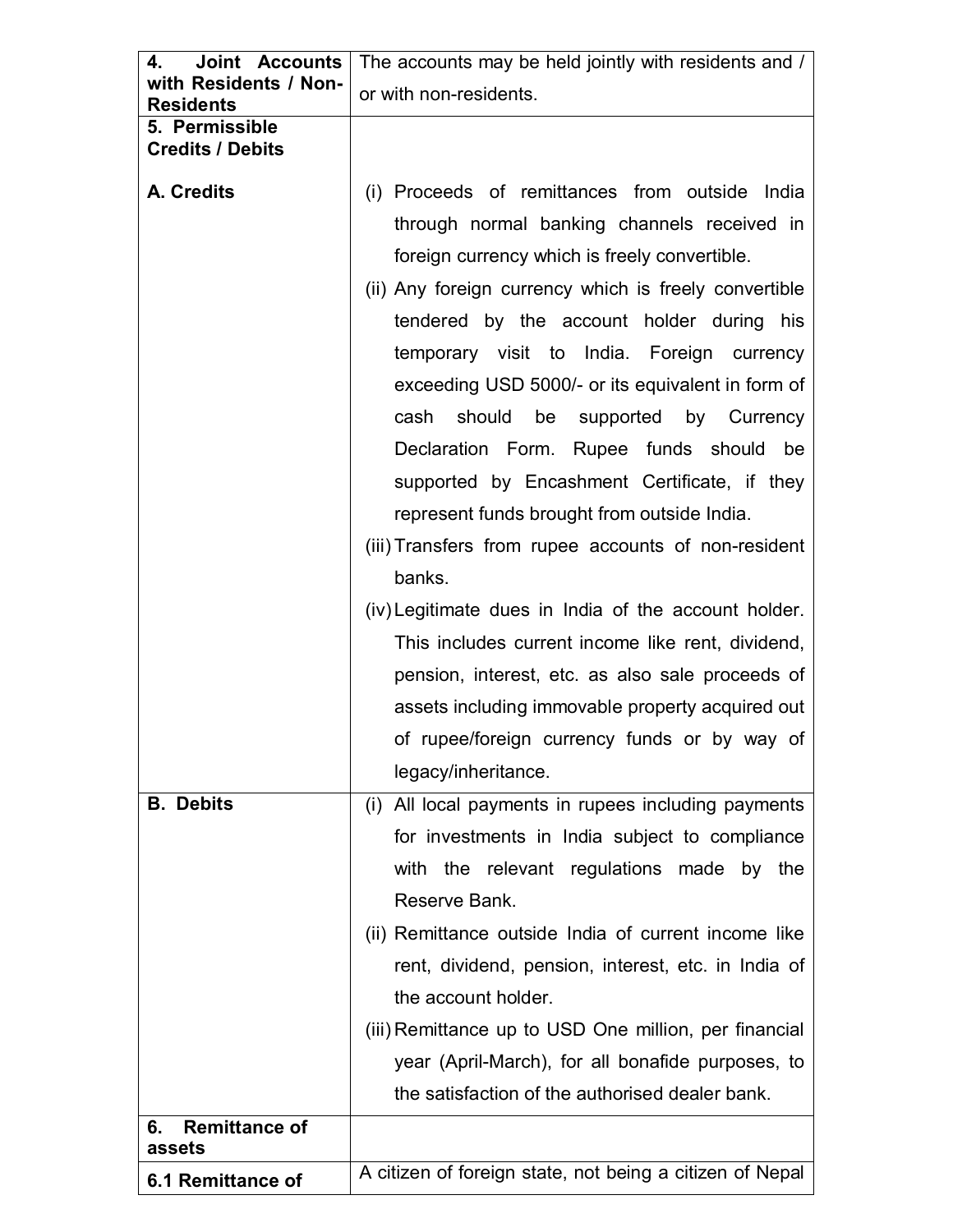| assets by a foreign<br>national of non-Indian<br>origin | or Bhutan or a Person of Indian Origin (PIO), who has<br>retired from an employment in India, or has inherited<br>the assets from a person referred to in sub-section (5)<br>of section 6 of the FEMA; or is a widow resident<br>outside India and has inherited assets of her<br>deceased husband who was an Indian citizen<br>resident in India, may remit an amount, not exceeding<br>USD 1,000,000 (US Dollar One million only) per<br>production of, documentary<br>financial<br>year<br>on<br>evidence in support of acquisition, inheritance or<br>legacy of assets by the remitter and an undertaking<br>by the remitter and certificate by a Chartered<br>Accountant in the formats prescribed by the Central<br>Board of Direct Taxes vide their Circular No.10/2002<br>dated October 9, 2002.                                                                                                                                                                                                                                                                             |
|---------------------------------------------------------|--------------------------------------------------------------------------------------------------------------------------------------------------------------------------------------------------------------------------------------------------------------------------------------------------------------------------------------------------------------------------------------------------------------------------------------------------------------------------------------------------------------------------------------------------------------------------------------------------------------------------------------------------------------------------------------------------------------------------------------------------------------------------------------------------------------------------------------------------------------------------------------------------------------------------------------------------------------------------------------------------------------------------------------------------------------------------------------|
| 6.2 Remittance of<br>assets by an NRI/PIO               | NRI/PIO may remit an amount, not exceeding<br>(a)<br>USD 1,000,000 per financial year, out of the balances<br>held in NRO accounts / sale proceeds of assets / the<br>assets in India acquired by him by way of inheritance<br>/ legacy, on production of documentary evidence in<br>support of acquisition, inheritance or legacy of assets<br>by the remitter, and an undertaking by the remitter<br>and certificate by a Chartered Accountant in the<br>formats prescribed by the Central Board of Direct<br>Taxes vide their Circular No.10/2002 dated October<br>9, 2002.<br>(b) NRI/PIO may, within the overall limit of USD 1<br>mio. as stated above, remit sale proceeds of assets<br>acquired under a deed of settlement made by either<br>of his parents or a close relative (as defined in<br>Section 6 of the Companies Act, 1956) and the<br>settlement taking effect on the death of the settler, on<br>production of the original deed of settlement and an<br>undertaking by the remitter and certificate by a<br>Chartered Accountant in the formats prescribed by |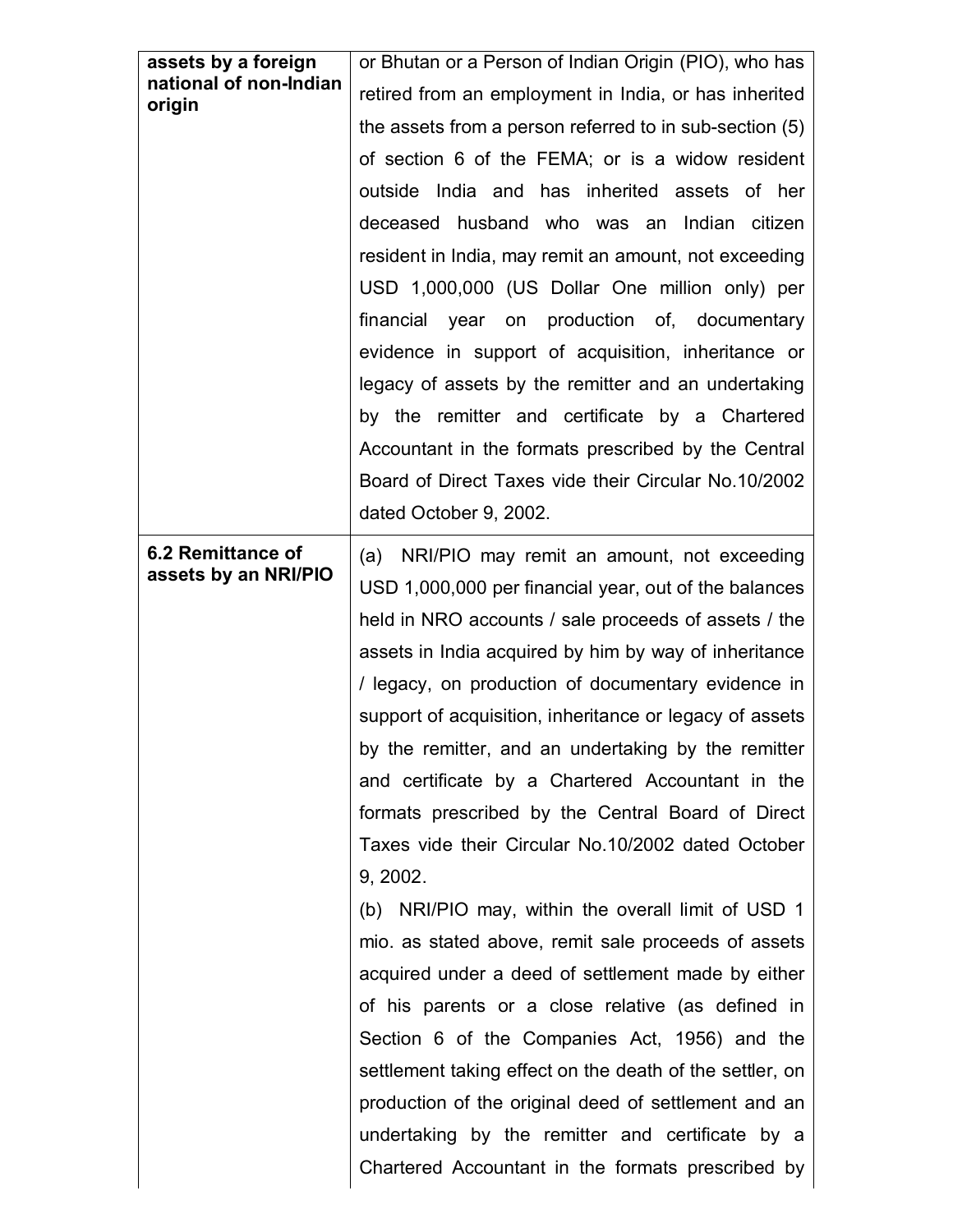|                                | the Central Board of Direct Taxes vide their Circular      |
|--------------------------------|------------------------------------------------------------|
|                                | No.10/2002 dated October 9, 2002.                          |
| <b>6.3 Assets acquired</b>     | NRI/PIO may remit sale proceeds of immovable               |
| in India out of rupee          | property purchased by him as a resident or out of          |
| funds                          | Rupee funds as NRI/PIO, without any lock-in-period,        |
|                                | subject to the above limit of USD 1 mio. per financial     |
|                                | year.                                                      |
| <b>6.4 Restrictions</b>        | (a) The remittance facility in respect of sale proceeds    |
|                                | of immovable property is not available to citizens of      |
|                                | Pakistan, Bangladesh, Sri Lanka, China, Afghanistan,       |
|                                | Iran, Nepal and Bhutan.                                    |
|                                | (b) The facility of remittance of sale proceeds of other   |
|                                | financial assets is not available to citizens<br>of        |
|                                |                                                            |
|                                | Pakistan, Bangladesh, Nepal and Bhutan.                    |
| <b>Foreign Nationals</b><br>7. | NRO account (current/savings) can be opened by a           |
| <b>of</b><br>non-Indian origin | foreign national of non-Indian origin visiting India, with |
| on a visit to India            | funds remitted from outside India through banking          |
|                                | channel or by sale of foreign exchange brought by          |
|                                | him to India. The balance in the NRO account may be        |
|                                | converted by the authorised dealer / bank into foreign     |
|                                | currency for payment to the account holder at the          |
|                                | time of his departure from India provided the account      |
|                                | has been maintained for a period not exceeding six         |
|                                | months and the account has not been credited with          |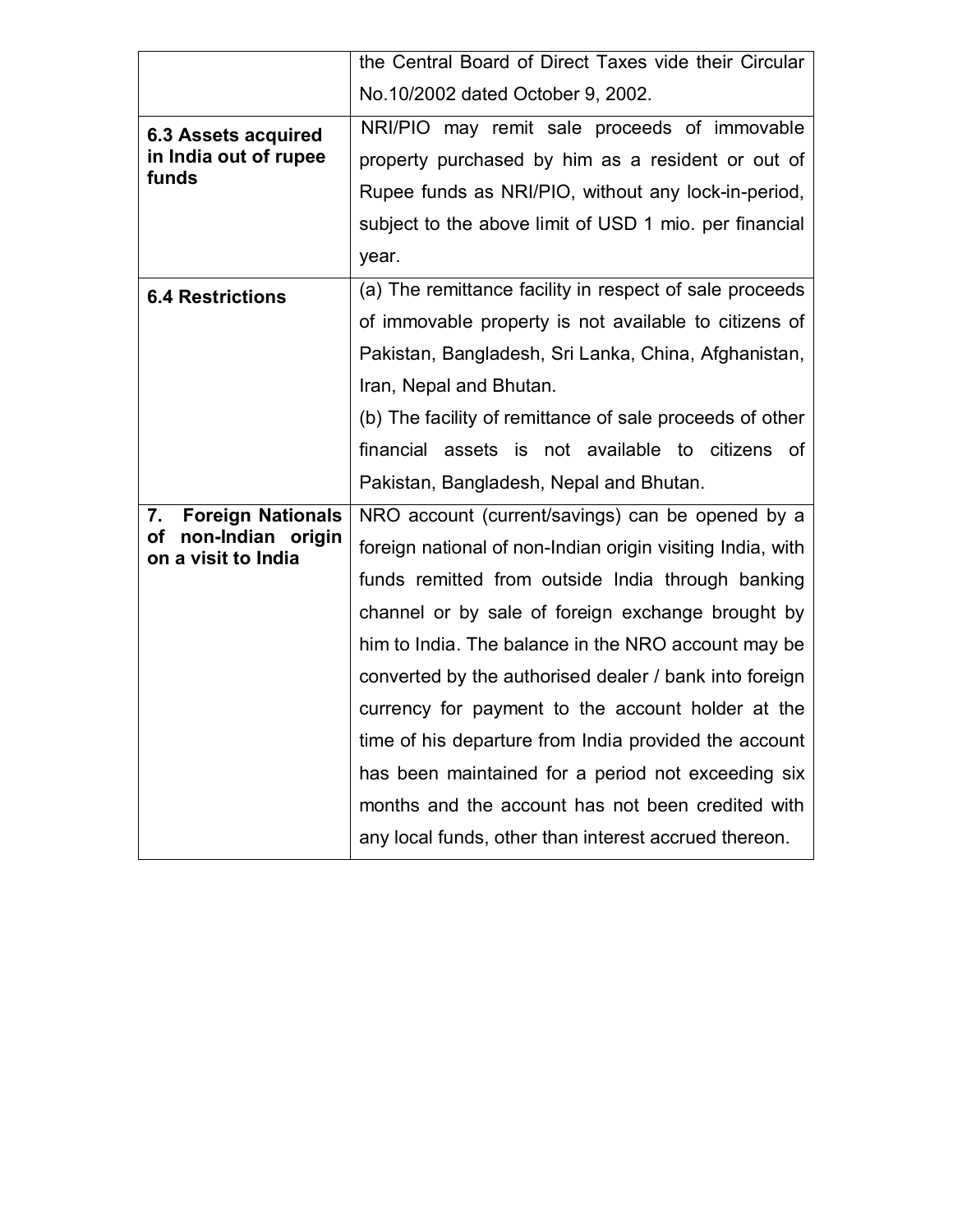| 8.<br><b>Grant</b><br><b>of</b><br><b>Loans/overdrafts</b><br>by<br>authorised<br>dealer $/$<br>bank<br>to<br>account<br>third<br>holders<br>and<br>parties<br>9. Change of<br><b>Resident Status of</b><br>Account holder (a) | (a) Loans to non-resident account holders and to third<br>parties may be granted in Rupees by authorised<br>dealer / bank against the security of fixed deposits<br>subject to the following terms and conditions:<br>(i) The loans shall be utilised only for meeting<br>borrower's personal requirements and/or business<br>purpose and <b>not</b> for carrying on agricultural/plantation<br>activities or real estate business or for re-lending.<br>(ii) Regulations relating to margin and rate of interest<br>as stipulated by Reserve Bank from time to time shall<br>be complied with.<br>(iii) The usual norms and considerations as applicable<br>in the case of advances to trade/industry shall be<br>applicable for such loans/facilities granted to third<br>parties.<br>(b) Authorised dealer / bank may permit overdraft in<br>the account of the account holder subject to his<br>commercial judgement and compliance with the<br>interest rate etc. directives. |
|--------------------------------------------------------------------------------------------------------------------------------------------------------------------------------------------------------------------------------|------------------------------------------------------------------------------------------------------------------------------------------------------------------------------------------------------------------------------------------------------------------------------------------------------------------------------------------------------------------------------------------------------------------------------------------------------------------------------------------------------------------------------------------------------------------------------------------------------------------------------------------------------------------------------------------------------------------------------------------------------------------------------------------------------------------------------------------------------------------------------------------------------------------------------------------------------------------------------------|
| <b>From Resident to</b><br>Non-resident                                                                                                                                                                                        | When a person resident in India leaves India for a<br>country (other than Nepal or Bhutan) for taking up<br>employment or for carrying on business or vocation<br>outside India or for any other purpose indicating his<br>intention to stay outside India for an uncertain period,<br>his existing account should be designated as a Non-<br>Resident (Ordinary) Account.<br>When a person resident in India leaves for Nepal or<br>Bhutan for taking up employment or for carrying on<br>business or vocation or for any other purposes<br>indicating his intention to stay in Nepal or Bhutan for<br>an uncertain period, his existing account will continue<br>as a resident account. Such account should not be<br>designated as Non-Resident (Ordinary) Account<br>(NRO).                                                                                                                                                                                                    |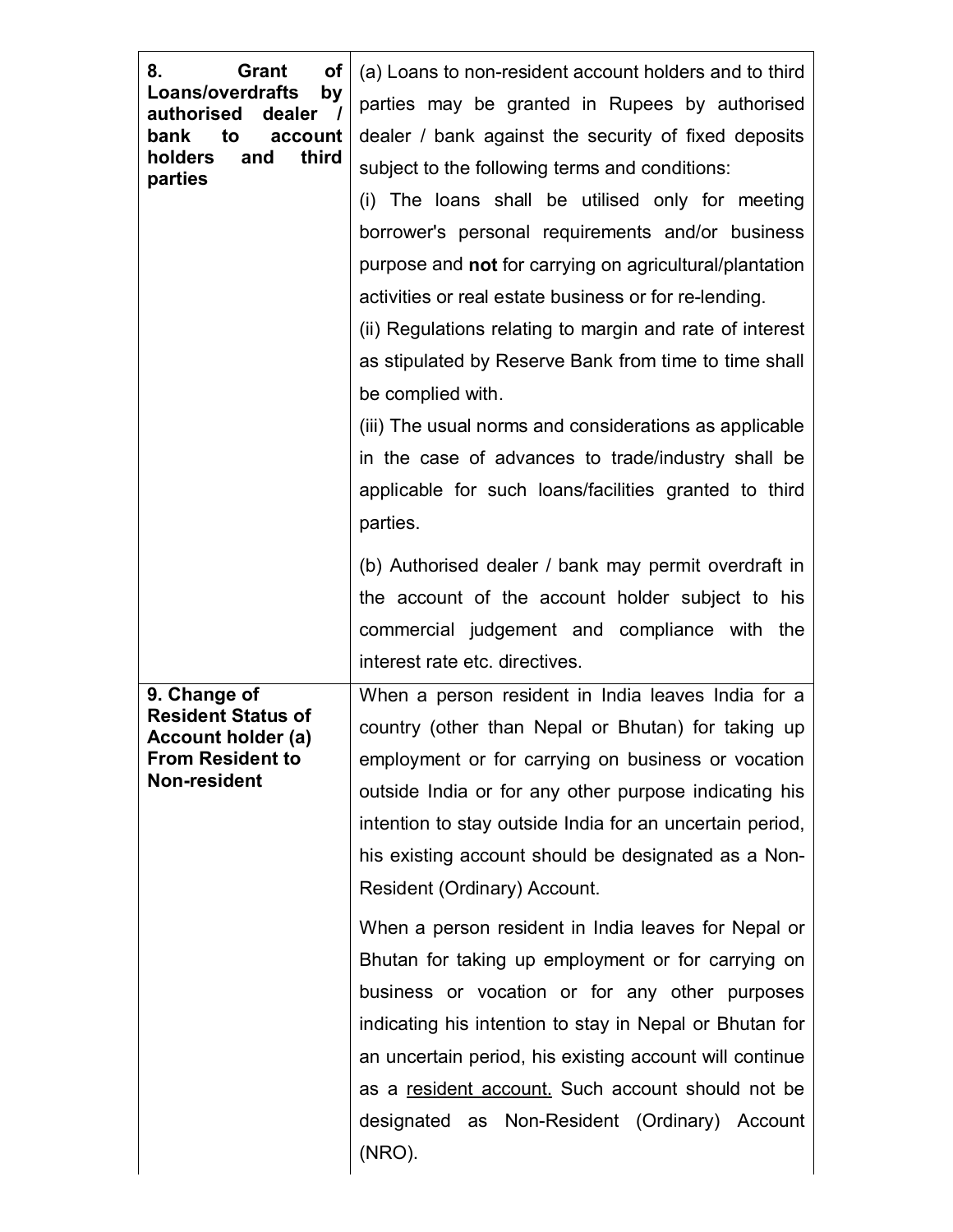| (b)<br>Non-<br>From<br><b>Resident to Resident</b> | NRO accounts may be re-designated as resident<br>rupee accounts on the return of the account holder to |
|----------------------------------------------------|--------------------------------------------------------------------------------------------------------|
|                                                    | India for taking up employment, or for carrying on                                                     |
|                                                    | business or vocation or for any other purpose                                                          |
|                                                    | indicating his intention to stay in India for an uncertain                                             |
|                                                    | period. Where the account holder is only on a                                                          |
|                                                    | temporary visit to India, the account should continue                                                  |
|                                                    | to be treated as non-resident during such visit.                                                       |
| 10.<br><b>Treatment</b><br>οf                      | In case of person who had availed of loan or overdraft                                                 |
| loans/overdrafts<br>in<br>the event of change      | facilities while resident in India and who subsequently                                                |
| in the resident status                             | becomes a person resident outside India, the                                                           |
| of the borrower                                    | authorised dealer / bank may at their discretion and                                                   |
|                                                    | commercial judgement allow continuance of the                                                          |
|                                                    | loan/overdraft facilities. In such cases, payment of                                                   |
|                                                    | interest and repayment of loan may be made by                                                          |
|                                                    | inward remittance or out of legitimate resources in                                                    |
|                                                    | India of the person concerned.                                                                         |
| 11. Payment of funds                               | The amount due/payable to non-resident nominee                                                         |
| to<br>Non-<br>resident/Resident                    | from the NRO account of a deceased account holder                                                      |
| <b>Nominee</b>                                     | shall be credited to NRO account of the nominee with                                                   |
|                                                    | an authorised dealer / bank in India. The amount                                                       |
|                                                    | payable to resident nominee from the NRO account                                                       |
|                                                    | of a deceased account holder shall be credited to                                                      |
|                                                    | resident account of the nominee with a bank in India.                                                  |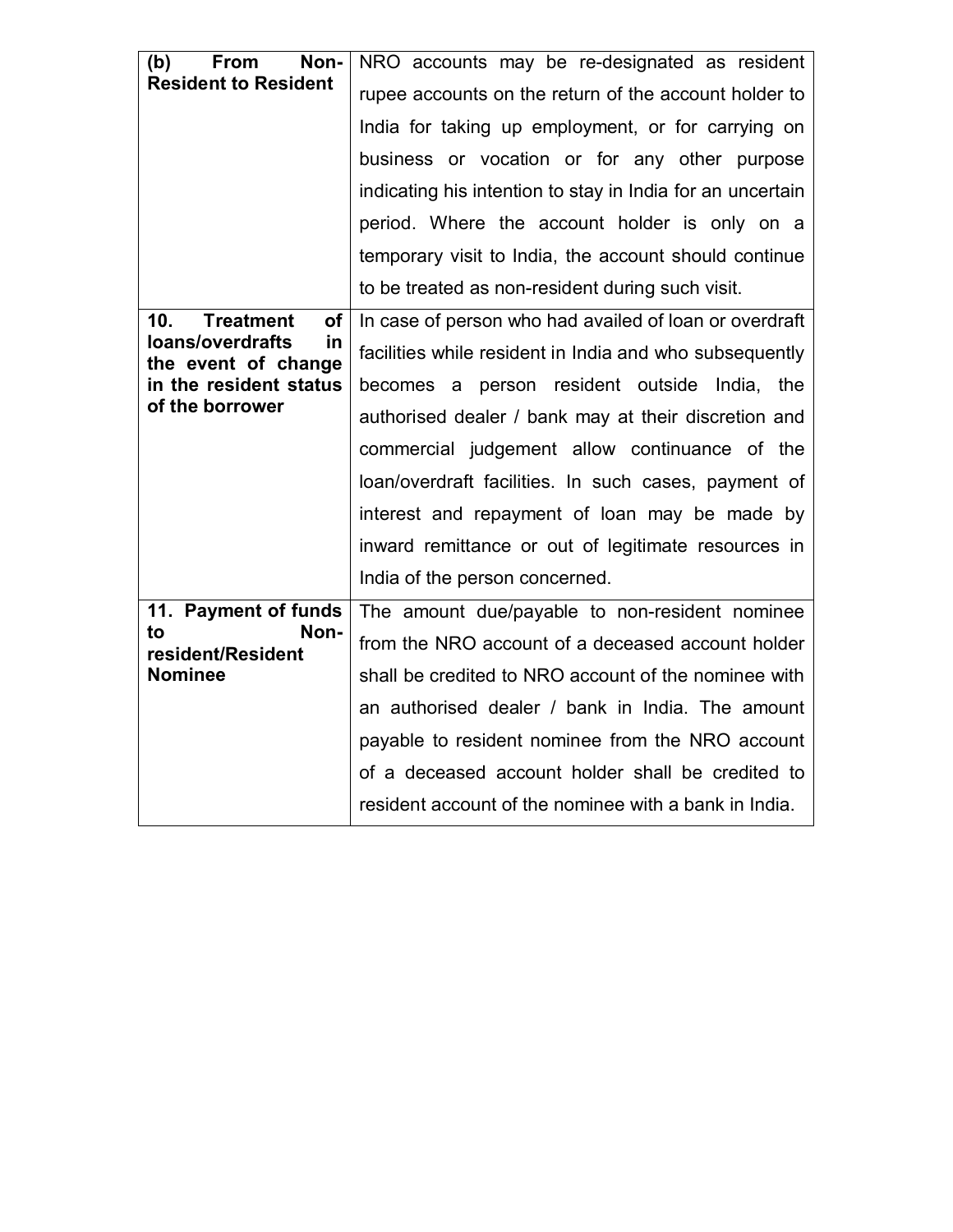| 12. Operation of NRO                    | Powers have been delegated to the authorized             |
|-----------------------------------------|----------------------------------------------------------|
| account by Power of<br>Attorney holder. | dealers/banks to allow operations on an NRO              |
|                                         | account by Power of Attorney granted in favour of a      |
|                                         | by the non-resident individual account<br>resident       |
|                                         | holder provided such operations are restricted to (i)    |
|                                         | all local payments in rupees including payments for      |
|                                         | eligible investments subject to compliance with          |
|                                         | relevant regulations made by the Reserve Bank; and       |
|                                         | (ii) remittance outside India of current income in India |
|                                         | of the non-resident individual account holder, net of    |
|                                         | applicable taxes.                                        |
|                                         | The resident Power of Attorney holder is not             |
|                                         | permitted to repatriate outside India funds held in the  |
|                                         | account other than to the non-resident individual        |
|                                         | account holder nor to make payment by way of gift to     |
|                                         | a resident on behalf of the non-resident account         |
|                                         | holder or transfer funds from the account to another     |
|                                         | NRO account.                                             |
| 13.<br><b>Facilities to</b><br>a        | Persons going abroad for studies are treated as Non-     |
| person going abroad<br>for studies      | Resident Indians (NRIs) and are eligible for all the     |
|                                         | facilities available to NRIs. Educational and other      |
|                                         | loans availed of by them as residents in India will      |
|                                         | continue to be available to them as per FEMA             |
|                                         | regulations.                                             |
| 14. International                       | Authorised dealer banks have been permitted to           |
| <b>Credit Cards</b>                     | issue International Credit Cards to NRIs/PIO, without    |
|                                         | prior approval of Reserve Bank. Such transactions        |
|                                         | may be settled by inward remittance or out of            |
|                                         | balances held in the cardholder's FCNR/NRE/NRO           |
|                                         | Accounts.                                                |
| 15. Income-Tax                          | The remittances (net of applicable taxes) will be        |
|                                         |                                                          |
|                                         | allowed to be made by the authorised dealer banks        |
|                                         | on production of an undertaking by the remitter and a    |
|                                         | Certificate from a Chartered Accountant in the           |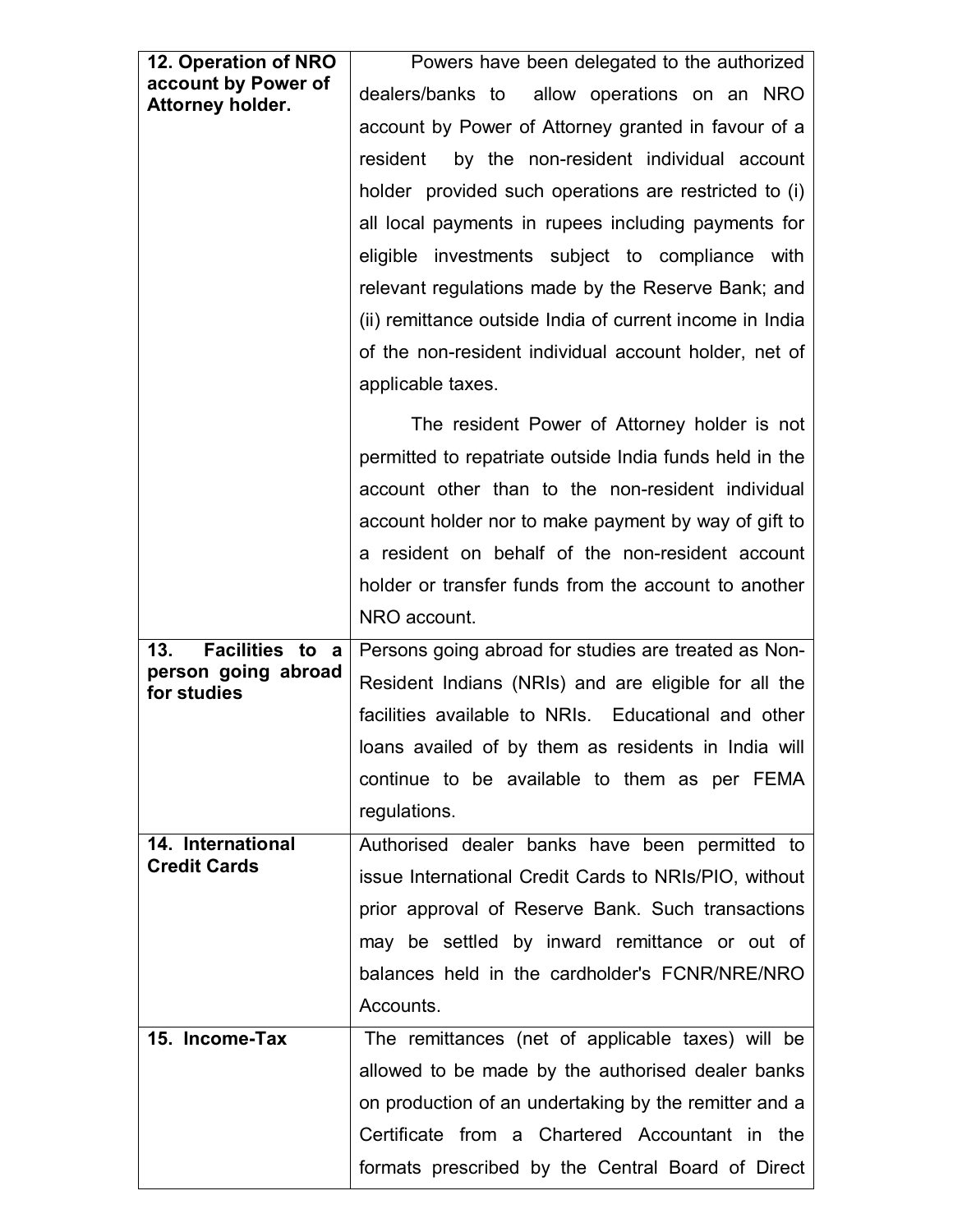|            | Taxes, Ministry of Finance, Government of India in    |
|------------|-------------------------------------------------------|
|            | their Circular No. 10/2002 dated October 9, 2002 [cf. |
|            | A.P. (DIR Series) Circular No. 56 dated November      |
| 26, 2002]. |                                                       |